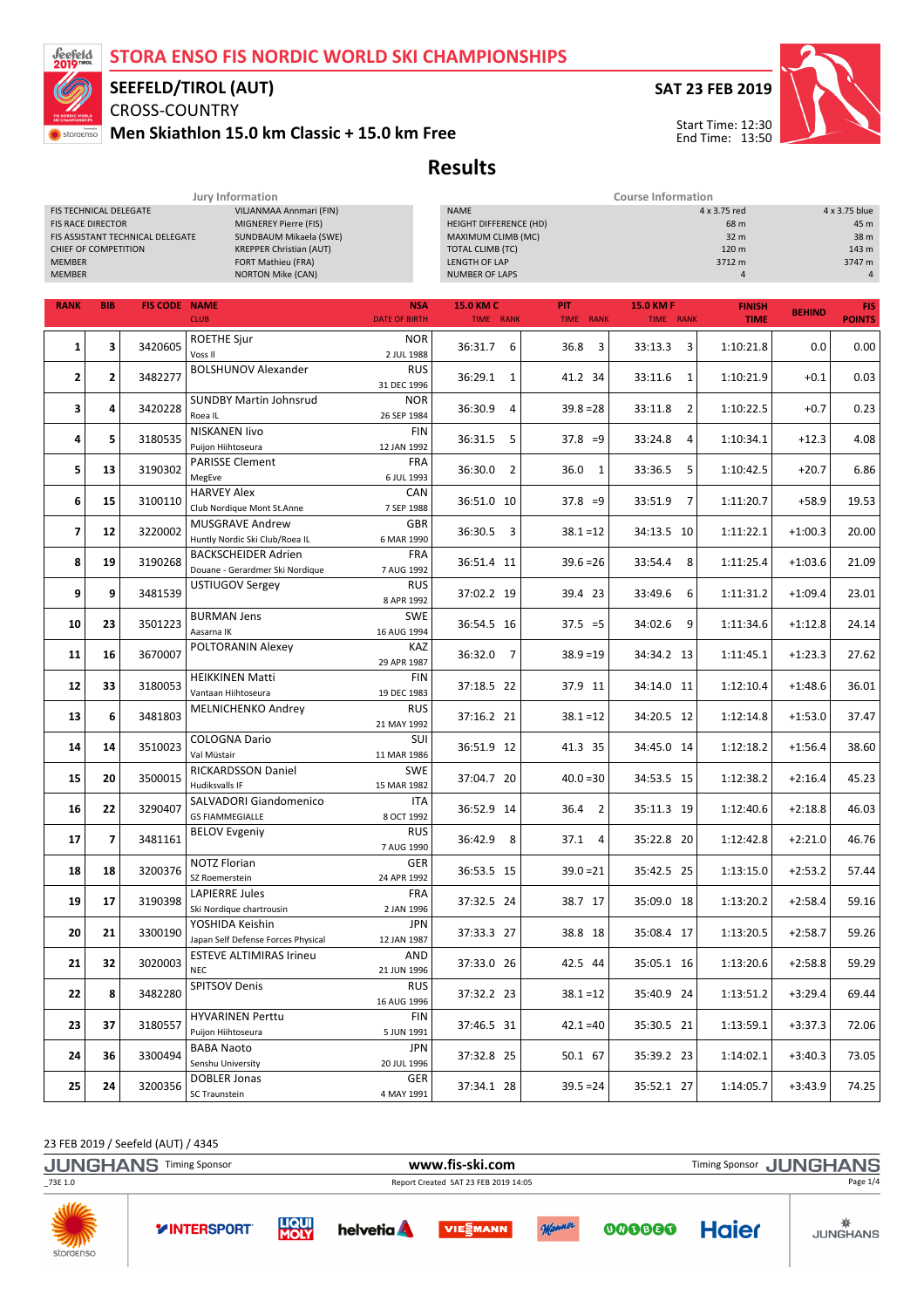storgenso

CROSS-COUNTRY SEEFELD/TIROL (AUT)

Men Skiathlon 15.0 km Classic + 15.0 km Free

SAT 23 FEB 2019



Start Time: 12:30 End Time: 13:50

Results

| <b>RANK</b>  | <b>BIB</b> | <b>FIS CODE NAME</b> | <b>CLUB</b>                                            | <b>NSA</b><br><b>DATE OF BIRTH</b> | 15.0 KM C<br>TIME RANK | <b>PIT</b><br>TIME RANK | 15.0 KM F<br>TIME RANK | <b>FINISH</b><br><b>TIME</b> | <b>BEHIND</b> | <b>FIS</b><br><b>POINTS</b> |
|--------------|------------|----------------------|--------------------------------------------------------|------------------------------------|------------------------|-------------------------|------------------------|------------------------------|---------------|-----------------------------|
|              |            |                      | <b>BAUMANN Jonas</b>                                   | SUI                                |                        |                         |                        |                              |               |                             |
| 26           | 39         | 3510342              | Tambo Spluegen                                         | 27 MAR 1990                        | 37:34.2 29             | $39.8 = 28$             | 35:52.2 28             | 1:14:06.2                    | $+3:44.4$     | 74.41                       |
|              |            |                      |                                                        |                                    |                        |                         |                        |                              |               |                             |
| 27           | 30         | 3390103              | <b>TAMMJARV Karel</b><br><b>Tartu Skiclub</b>          | <b>EST</b>                         | 37:46.0 30             | 42.7 45                 | 35:55.2 30             | 1:14:23.9                    | $+4:02.1$     | 80.28                       |
|              |            |                      | <b>KATZ Andreas</b>                                    | 25 MAY 1989<br>GER                 |                        |                         |                        |                              |               |                             |
| 28           | 43         | 3200072              | SV Baiersbronn                                         | 8 JAN 1988                         | 36:55.0 18             | $39.0 = 21$             | $37:10.0 = 47$         | 1:14:44.0                    | $+4:22.2$     | 86.95                       |
|              |            |                      | <b>SVENSSON Oskar</b>                                  | <b>SWE</b>                         |                        |                         |                        |                              |               |                             |
| 29           | 25         | 3501255              | Falun Borlaenge sk                                     | 7 SEP 1995                         | 38:30.3 38             | $38.9 = 19$             | 35:45.7 26             | 1:14:54.9                    | $+4:33.1$     | 90.56                       |
|              |            |                      | <b>KLAEBO Johannes Hoesflot</b>                        | <b>NOR</b>                         |                        |                         |                        |                              |               |                             |
| 30           | 1          | 3422819              | Byaasen II                                             | 22 OCT 1996                        | 36:52.4 13             | 43.4 48                 | 37:21.3 49             | 1:14:57.1                    | $+4:35.3$     | 91.29                       |
|              |            |                      | <b>IVERSEN Emil</b>                                    | <b>NOR</b>                         |                        |                         |                        |                              |               |                             |
| 31           | 11         | 3421320              | Il Varden Meraaker                                     | 12 AUG 1991                        | 36:54.8 17             | 38.6 16                 | 37:25.3 50             | 1:14:58.7                    | $+4:36.9$     | 91.82                       |
|              |            |                      | <b>PATTERSON Scott</b>                                 | <b>USA</b>                         |                        |                         |                        |                              |               |                             |
| 32           | 28         | 3530532              | Alaska Pacific University Nordic Sk                    | 28 JAN 1992                        | 38:19.7 34             | $42.0 = 38$             | 36:00.7 32             | 1:15:02.4                    | $+4:40.6$     | 93.05                       |
|              |            |                      | OJANSIVU Antti                                         | <b>FIN</b>                         |                        |                         |                        |                              |               |                             |
| 33           | 54         | 3180766              | Jamin Janne                                            | 14 MAY 1993                        | 37:59.8 32             | $40.0 = 30$             | 36:25.7 38             | 1:15:05.5                    | $+4:43.7$     | 94.08                       |
|              |            |                      | <b>BOEGL Lucas</b>                                     | GER                                |                        |                         |                        |                              |               |                             |
| 34           | 27         | 3200205              | SC Gaissach                                            | 14 JUN 1990                        | 38:20.7 36             | $37.7 = 7$              | 36:09.7 34             | 1:15:08.1                    | $+4:46.3$     | 94.94                       |
|              |            |                      | <b>GAILLARD Jean Marc</b>                              | <b>FRA</b>                         |                        |                         |                        |                              |               |                             |
| 35           | 10         | 1345875              | S.C DES DOUANES HTE SAVOIE                             | 7 OCT 1980                         | 36:50.3 9              | $37.5 = 5$              | 37:40.4 54             | 1:15:08.2                    | $+4:46.4$     | 94.97                       |
|              |            |                      | <b>GARDENER Stefano</b>                                | ITA                                |                        |                         |                        |                              |               |                             |
| 36           |            | 31<br>3290321        | <b>CS CARABINIERI</b>                                  | 11 OCT 1990                        | 38:31.7 40             | $38.1 = 12$             | 35:58.6 31             | 1:15:08.4                    | $+4:46.6$     | 95.04                       |
|              |            |                      | <b>DAPRA Simone</b>                                    | <b>ITA</b>                         |                        |                         |                        |                              |               |                             |
|              | 44<br>37   | 3290600              | <b>GS FIAMME ORO</b>                                   | 19 JUN 1997                        | 38:21.3 37             | 41.9 37                 | 36:05.3 33             | 1:15:08.5                    | $+4:46.7$     | 95.07                       |
|              |            |                      | <b>NORRIS David</b>                                    | <b>USA</b>                         |                        |                         |                        |                              |               |                             |
| 38           | 35         | 3530496              | Alaska Pacific University Nordic Sk                    | 12 DEC 1990                        | 39:01.3 45             | $39.6 = 26$             | 35:35.3 22             | 1:15:16.2                    | $+4:54.4$     | 97.63                       |
|              |            |                      | <b>EINARSSON Snorri Eythor</b>                         | ISL                                |                        |                         |                        |                              |               |                             |
| 39           | 55         | 3250038              | Ullur                                                  | 21 FEB 1986                        | 38:31.2 39             | 45.3 55                 | 36:17.1 35             | 1:15:33.6                    | $+5:11.8$     | 103.40                      |
|              |            | 3460018              | PEPENE Paul Constantin                                 | ROU                                | 39:17.0 48             | 47.5 63                 | 35:53.2 29             |                              |               | 111.39                      |
| 40           | 46         |                      | CS Dinamo Bucuresti                                    | 21 MAY 1988                        |                        |                         |                        | 1:15:57.7                    | $+5:35.9$     |                             |
|              |            | 3490145              | ROJO Imanol                                            | <b>ESP</b>                         |                        |                         |                        |                              |               |                             |
| 41           | 58         |                      | ALPINO UZTURRE-RFEDI                                   | 30 NOV 1990                        | 39:17.3 49             | 42.4 43                 | 36:18.9 36             | 1:16:18.6                    | $+5:56.8$     | 118.32                      |
| 42           | 52         | 3670022              | <b>VELICHKO Yevgeniy</b>                               | <b>KAZ</b>                         | 38:54.9 42             | 46.8 60                 | 36:51.3 40             | 1:16:33.0                    | $+6:11.2$     | 123.09                      |
|              |            |                      |                                                        | 2 APR 1987                         |                        |                         |                        |                              |               |                             |
| 43           | 29         | 3510534              | <b>KLEE Beda</b>                                       | SUI                                | 39:01.7 46             | $39.5 = 24$             | 36:52.0 42             | 1:16:33.2                    | $+6:11.4$     | 123.16                      |
|              |            |                      | Speer Ebnat kappel                                     | 16 JUN 1996                        |                        |                         |                        |                              |               |                             |
| <b>PF 44</b> | 49         | 3660045              | <b>ASTAPENKA Yury</b>                                  | <b>BLR</b>                         | 38:55.4 43             | 46.5 57                 | 36:52.2 43             | 1:16:34.1                    | $+6:12.3$     | 123.46                      |
|              |            |                      |                                                        | 10 OCT 1990                        |                        |                         |                        |                              |               |                             |
| <b>PF45</b>  |            | 48<br>3100283        | PALMER-CHARRETTE Evan                                  | CAN                                | 38:20.2 35             | 43.7 50                 | 37:30.3 52             | 1:16:34.2                    | $+6:12.4$     | 123.49                      |
|              |            |                      | Lappe Nordic                                           | 21 MAY 1994                        |                        |                         |                        |                              |               |                             |
| 46           |            | 50<br>3050159        | <b>TRITSCHER Bernhard</b>                              | AUT                                | 38:55.7 44             | 46.9 61                 | 36:51.9 41             | 1:16:34.5                    | $+6:12.7$     | 123.59                      |
|              |            |                      | SK Saalfelden-Salzburg                                 | 25 APR 1988                        |                        |                         |                        |                              |               |                             |
| 47           | 42         | 3501297              | SANDSTROEM Bjoern                                      | SWE                                | 38:51.0 41             | 41.1 33                 | $37:05.8 = 44$         | 1:16:37.9                    | $+6:16.1$     | 124.72                      |
|              |            |                      | Piteaa Elit SK                                         | 17 FEB 1995                        |                        |                         |                        |                              |               |                             |
| 48           | 41         | 3670115              | PUKHKALO Vitaliy                                       | KAZ                                | 39:16.4 47             | $42.0 = 38$             | 36:42.0 39             | 1:16:40.4                    | $+6:18.6$     | 125.55                      |
|              |            |                      |                                                        | 9 SEP 1992                         |                        |                         |                        |                              |               |                             |
| 49           | 34         | 3530679              | <b>BRATRUD Kyle</b><br><b>Stratton Mountain School</b> | USA<br>9 FEB 1993                  | 38:02.4 33             | 43.9 51                 | 37:55.1 56             | 1:16:41.4                    | $+6:19.6$     | 125.88                      |
|              |            |                      | MIYAZAWA Hiroyuki                                      | JPN                                |                        |                         |                        |                              |               |                             |
| 50           | 40         | 3300373              | JR East Ski Team                                       | 12 OCT 1991                        | 39:53.5 53             | 46.7 59                 | 36:24.9 37             | 1:17:05.1                    | $+6:43.3$     | 133.74                      |
|              |            | 3150519              | <b>FELLNER Adam</b>                                    | CZE                                |                        |                         |                        |                              |               |                             |
| 51           | 60         |                      | Fenix Ski team jesenik                                 | 10 AUG 1993                        | 39:17.8 50             | 42.2 42                 | 37:27.2 51             | 1:17:27.2                    | $+7:05.4$     | 141.07                      |
|              |            |                      | MALONEY WESTGAARD Thomas                               | IRL                                |                        |                         |                        |                              |               |                             |
| 52           | 64         | 3270010              |                                                        | 10 OCT 1995                        | 40:14.5 55             | 47.1 62                 | $37:05.8 = 44$         | 1:18:07.4                    | $+7:45.6$     | 154.40                      |
|              |            |                      | <b>KNOP Petr</b>                                       | CZE                                |                        |                         |                        |                              |               |                             |
| 53           | 51         | 3150509              | Dukla Liberec                                          | 12 MAY 1994                        | 40:13.7 54             | $44.9 = 52$             | $37:10.0 = 47$         | 1:18:08.6                    | $+7:46.8$     | 154.80                      |
|              |            |                      | <b>MARTIN Adam</b>                                     | <b>USA</b>                         |                        |                         |                        |                              |               |                             |
| <b>PF 54</b> | 38         | 3530711              | Craftsbury Nordic Ski Club                             | 26 OCT 1994                        | 39:52.3 51             | 46.4 56                 | 37:30.5 53             | 1:18:09.2                    | $+7:47.4$     | 155.00                      |

23 FEB 2019 / Seefeld (AUT) / 4345

storaenso

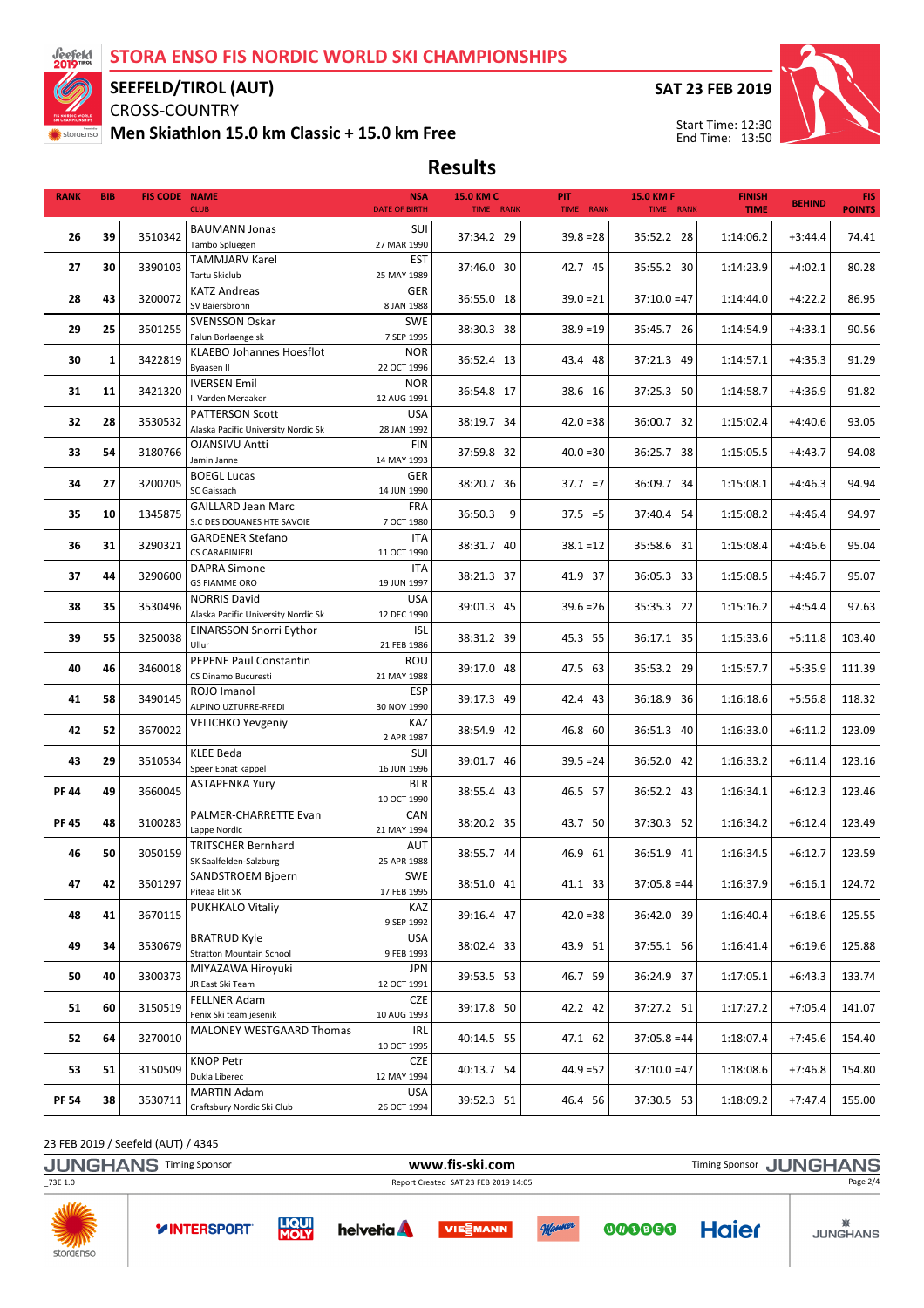$\frac{1}{2}$  storacnso

### CROSS-COUNTRY SEEFELD/TIROL (AUT)

Men Skiathlon 15.0 km Classic + 15.0 km Free





Start Time: 12:30 End Time: 13:50

# Results

| <b>RANK</b>  | <b>BIB</b> | <b>FIS CODE NAME</b> | <b>CLUB</b>                                     | <b>NSA</b><br><b>DATE OF BIRTH</b> | 15.0 KM C<br>TIME RANK | PIT.<br>TIME RANK | <b>15.0 KM F</b><br>TIME RANK | <b>FINISH</b><br><b>TIME</b> | <b>BEHIND</b> | <b>FIS</b><br><b>POINTS</b> |
|--------------|------------|----------------------|-------------------------------------------------|------------------------------------|------------------------|-------------------|-------------------------------|------------------------------|---------------|-----------------------------|
| <b>PF 55</b> | 45         | 3670078              | <b>KLIMIN Olzhas</b>                            | <b>KAZ</b><br>30 AUG 1996          | 40:15.7 56             | 45.1 54           | 37:08.4 46                    | 1:18:09.2                    | $+7:47.4$     | 155.00                      |
| 56           | 47         | 3300270              | NARUSE Kaichi                                   | <b>JPN</b><br>11 MAY 1988          | 40:46.7 58             | 41.6 36           | 37:42.7 55                    | 1:19:11.0                    | $+8:49.2$     | 175.49                      |
| 57           | 53         | 3390164              | <b>VEERPALU Andreas</b><br>Sportclub Sparta     | <b>EST</b><br>24 MAY 1994          | 40:39.4 57             | 43.0 47           | 38:54.9 57                    | 1:20:17.3                    | $+9:55.5$     | 197.48                      |
| 58           | 56         | 3100296              | <b>HILL Scott James</b><br><b>Team Hardwood</b> | <b>CAN</b><br>1 MAY 1994           | 39:52.8 52             | $42.1 = 40$       | 39:45.7 58                    | 1:20:20.6                    | $+9:58.8$     | 198.57                      |
| 59           | 63         | 3550114              | <b>BIKSE Indulis</b><br><b>IB SKI TEAM</b>      | LAT<br>15 SEP 1995                 | 40:59.3 59             | $37.7 = 7$        |                               | LAP                          |               |                             |
| 60           | 69         | 3060019              | DE MARRE Thibaut<br><b>SRHF</b>                 | <b>BEL</b><br>23 FEB 1998          | 42:15.9 62             | 43.5 49           |                               | LAP                          |               |                             |
| 61           | 57         | 3690074              | KRASOVSKYI Oleksii                              | <b>UKR</b><br>30 MAR 1994          | 41:46.0 60             | 48.7 66           |                               | LAP                          |               |                             |
| 62           | 67         | 3520046              | <b>DURSUN Hamza</b>                             | <b>TUR</b><br>11 FEB 1994          | 42:24.9 63             | 40.7 32           |                               | LAP                          |               |                             |
| 63           | 65         | 3120133              | <b>BAO Lin</b>                                  | <b>CHN</b><br>28 MAY 1999          | 42:36.6 64             | 48.5 65           |                               | LAP                          |               |                             |
| 64           | 62         | 3390188              | <b>KORGE Kaarel Kasper</b><br><b>RR Skiclub</b> | <b>EST</b><br>30 OCT 1996          | 42:39.0 65             | 42.8 46           |                               | LAP                          |               |                             |
| 65           | 59         | 3150559              | <b>BESTAK Jonas</b><br>Dukla Liberec            | CZE<br>18 JAN 1995                 | 41:54.8 61             | 46.6 58           |                               | LAP                          |               |                             |
| 66           | 61         | 3430233              | <b>BURY Kamil</b><br>Mks Istebna                | POL<br>23 JUL 1995                 | 42:58.6 67             | $44.9 = 52$       |                               | LAP                          |               |                             |
| 67           | 68         | 3520061              | <b>AYCICEK Omer</b>                             | <b>TUR</b><br>2 OCT 1995           | 42:53.8 66             | 47.8 64           |                               | LAP                          |               |                             |
| 68           | 71         | 3030020              | <b>DAL FARRA Franco</b><br>Cab                  | ARG<br>16 JUL 2000                 | 46:31.3 72             |                   |                               | LAP                          |               |                             |
| 69           | 74         | 3230114              | <b>VANIAS Alex</b><br>SXO Esperos Kalamarias    | <b>GRE</b><br>29 OCT 1990          | 46:02.5 71             |                   |                               | LAP                          |               |                             |
| 70           | 70         | 3250035              | <b>JONSSON Albert</b><br>SFI                    | <b>ISL</b><br>11 MAY 1997          | 45:01.6 70             |                   |                               | LAP                          |               |                             |
| 71           | 73         | 3520076              | <b>FIRAT Yusuf Emre</b>                         | <b>TUR</b><br>20 MAR 2000          | 44:59.9 69             |                   |                               | LAP                          |               |                             |
| 72           | 72         | 3030017              | <b>DAL FARRA Marco</b><br>Cab                   | ARG<br>21 SEP 1998                 | 44:25.6 68             |                   |                               | LAP                          |               |                             |

| <b>Did Not Finish</b> |    |         |                             |             |  |
|-----------------------|----|---------|-----------------------------|-------------|--|
| 66                    |    | 3740023 | POGHOSYAN Tadevos           | <b>ARM</b>  |  |
|                       |    |         | Ashocq Cross-Country School | 16 JAN 1993 |  |
|                       |    |         |                             |             |  |
| <b>Did Not Start</b>  |    |         |                             |             |  |
|                       | 26 | 1362656 | <b>LIVERS Toni</b>          | SUI         |  |
|                       |    |         | Davos                       | 2 JUN 1983  |  |

#### Jury Decision

| Monetary fine 250CHF - Manipulation of bibs |            |                                             |
|---------------------------------------------|------------|---------------------------------------------|
| <b>BELOV Evgeniy</b>                        | <b>RUS</b> | ICR 314.7.1 - Changed the shape of the bibs |

#### 23 FEB 2019 / Seefeld (AUT) / 4345